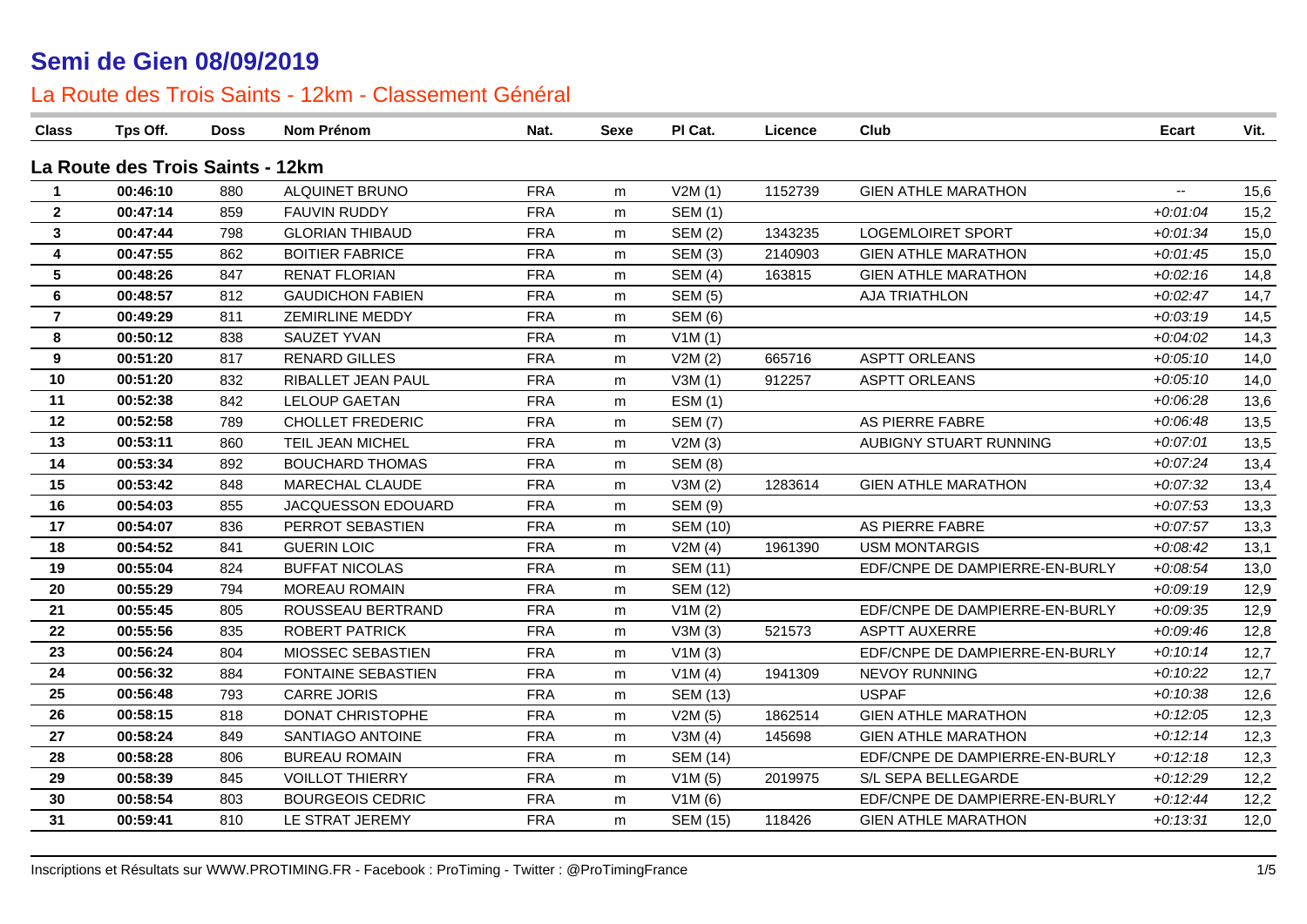| <b>Class</b> | Tps Off. | Doss | Nom Prénom                   | Nat.       | <b>Sexe</b>  | PI Cat.         | Licence | Club                           | Ecart      | Vit. |
|--------------|----------|------|------------------------------|------------|--------------|-----------------|---------|--------------------------------|------------|------|
| 32           | 00:59:48 | 894  | <b>GASUIER JEAN PHILIPPE</b> | <b>FRA</b> | m            | V1M(7)          |         | <b>EURONET</b>                 | $+0:13:38$ | 12,0 |
| 33           | 00:59:49 | 893  | <b>VIEUGUE MICKAEL</b>       | <b>FRA</b> | m            | V1M(8)          |         | <b>EURONET</b>                 | $+0.13.39$ | 12,0 |
| 34           | 01:00:03 | 808  | <b>MENIGAULT TONY</b>        | <b>FRA</b> | m            | V1M(9)          |         | EDF/CNPE DE DAMPIERRE-EN-BURLY | $+0:13:53$ | 11,9 |
| 35           | 01:00:27 | 719  | <b>DURAND ISABELLE</b>       | <b>FRA</b> | f            | V2F(1)          | 1650851 | <b>GIEN ATHLE MARATHON</b>     | $+0:14:17$ | 11,9 |
| 36           | 01:00:30 | 837  | <b>GOBIN ERIC</b>            | <b>FRA</b> | m            | V2M(6)          |         |                                | $+0:14:20$ | 11,9 |
| 37           | 01:00:34 | 897  | PARIS VALENTIN               | <b>FRA</b> | m            | JUM(1)          |         |                                | $+0.14:24$ | 11,8 |
| 38           | 01:00:42 | 853  | <b>VERON LAURENT</b>         | <b>FRA</b> | m            | V1M(10)         |         |                                | $+0.14.32$ | 11,8 |
| 39           | 01:00:50 | 815  | PORTAIS FREDERIC             | <b>FRA</b> | m            | V1M(11)         |         | <b>DOMPSMAN</b>                | $+0.14:40$ | 11,8 |
| 40           | 01:00:56 | 891  | <b>GUILBERT JEAN</b>         | <b>FRA</b> | m            | SEM (16)        |         | ASF FONTENAY TRESIGNY          | $+0.14:46$ | 11,8 |
| 41           | 01:01:02 | 861  | <b>GUILLAMET ROBERT</b>      | <b>FRA</b> | m            | V4M(1)          |         | RG POILLY LEZ GIEN             | $+0:14:52$ | 11,7 |
| 42           | 01:01:03 | 866  | <b>BAUDOUIN STEPHANE</b>     | <b>FRA</b> | m            | V1M(12)         |         |                                | $+0.14.53$ | 11,7 |
| 43           | 01:01:06 | 801  | <b>MOUGIN FLORIAN</b>        | <b>FRA</b> | m            | <b>SEM (17)</b> |         | AS PIERRE FABRE                | $+0.14.56$ | 11,7 |
| 44           | 01:01:14 | 814  | <b>BEAUFOL SEBASTIEN</b>     | <b>FRA</b> | m            | V1M(13)         |         |                                | $+0.15.04$ | 11,7 |
| 45           | 01:01:15 | 885  | VIROLLE DOMINIQUE            | <b>FRA</b> | m            | V3M(5)          |         | CAP 45 GAZELEC                 | $+0:15:05$ | 11,7 |
| 46           | 01:01:21 | 807  | LEPEYTRE JEROME              | <b>FRA</b> | m            | V1M(14)         |         | EDF/CNPE DE DAMPIERRE-EN-BURLY | $+0.15:11$ | 11,7 |
| 47           | 01:01:26 | 834  | MALGOGNE OLIVIER             | <b>FRA</b> | m            | V2M(7)          |         |                                | $+0:15:16$ | 11,7 |
| 48           | 01:01:29 | 873  | <b>STOLL MARC</b>            | <b>FRA</b> | m            | <b>SEM (18)</b> |         |                                | $+0:15:19$ | 11,7 |
| 49           | 01:01:29 | 881  | <b>COURET FLORENT</b>        | <b>FRA</b> | m            | V1M(15)         |         |                                | $+0:15:19$ | 11,7 |
| 50           | 01:01:36 | 825  | <b>REISSE PASCAL</b>         | <b>FRA</b> | m            | V1M (16)        |         | EDF/CNPE DE DAMPIERRE-EN-BURLY | $+0:15:26$ | 11,6 |
| 51           | 01:01:55 | 896  | <b>GUILLEMOT FLORENTIN</b>   | <b>FRA</b> | m            | <b>SEM (19)</b> |         | <b>TCGIEN</b>                  | $+0:15:45$ | 11,6 |
| 52           | 01:02:06 | 711  | <b>HUIE CHARLOTTE</b>        | <b>FRA</b> | $\mathbf f$  | <b>SEF (1)</b>  |         |                                | $+0:15:56$ | 11,5 |
| 53           | 01:02:06 | 819  | <b>BONTEMPS SEBASTIEN</b>    | <b>FRA</b> | m            | <b>SEM (20)</b> | 113062  | <b>GIEN ATHLE MARATHON</b>     | $+0:15:56$ | 11,5 |
| 54           | 01:02:17 | 876  | <b>LENAGARD LAURENT</b>      | <b>FRA</b> | m            | V1M(17)         |         |                                | $+0.16:07$ | 11,5 |
| 55           | 01:02:23 | 799  | <b>MORAN CHRISTOPHE</b>      | <b>FRA</b> | m            | V2M(8)          |         | <b>LOGEMLOIRET SPORT</b>       | $+0:16:13$ | 11,5 |
| 56           | 01:02:40 | 850  | <b>RUSSO MESSIAS</b>         | <b>FRA</b> | m            | V2M(9)          |         | <b>VWR INTERNATIONAL</b>       | $+0.16.30$ | 11,4 |
| 57           | 01:02:40 | 851  | <b>RUSSO ADRIEN</b>          | <b>FRA</b> | m            | SEM (21)        |         | <b>VWR INTERNATIONAL</b>       | $+0.16.30$ | 11,4 |
| 58           | 01:02:47 | 751  | <b>BOURILLON SABRINA</b>     | <b>FRA</b> | $\mathbf{f}$ | <b>SEF (2)</b>  |         | AS PIERRE FABRE                | $+0.16.37$ | 11,4 |
| 59           | 01:02:57 | 802  | <b>RIVALIN FRANCOIS</b>      | <b>FRA</b> | m            | V1M(18)         |         | EDF/CNPE DE DAMPIERRE-EN-BURLY | $+0:16:47$ | 11,4 |
| 60           | 01:03:04 | 791  | <b>LEBOEUF GEORGES</b>       | <b>FRA</b> | m            | V3M(6)          | 89213   | ENTENTE SPORTIVE LEVALLOIS     | $+0:16:54$ | 11,4 |
| 61           | 01:03:11 | 877  | RAFITOSOA VIVIEN             | <b>FRA</b> | m            | <b>SEM (22)</b> |         |                                | $+0:17:01$ | 11,3 |
| 62           | 01:03:14 | 706  | <b>NAQUIN EMILIE</b>         | <b>FRA</b> | $\mathbf f$  | <b>SEF (3)</b>  |         | LOGEMLOIRET SPORT              | $+0:17:04$ | 11,3 |
| 63           | 01:03:25 | 882  | <b>GAMELIN NICOLAS</b>       | <b>FRA</b> | m            | V2M (10)        |         |                                | $+0:17:15$ | 11,3 |
| 64           | 01:03:45 | 816  | <b>VIGNE MATHIEU</b>         | <b>FRA</b> | m            | SEM (23)        | 1947125 | NEVOY RUNNING                  | $+0:17:35$ | 11,2 |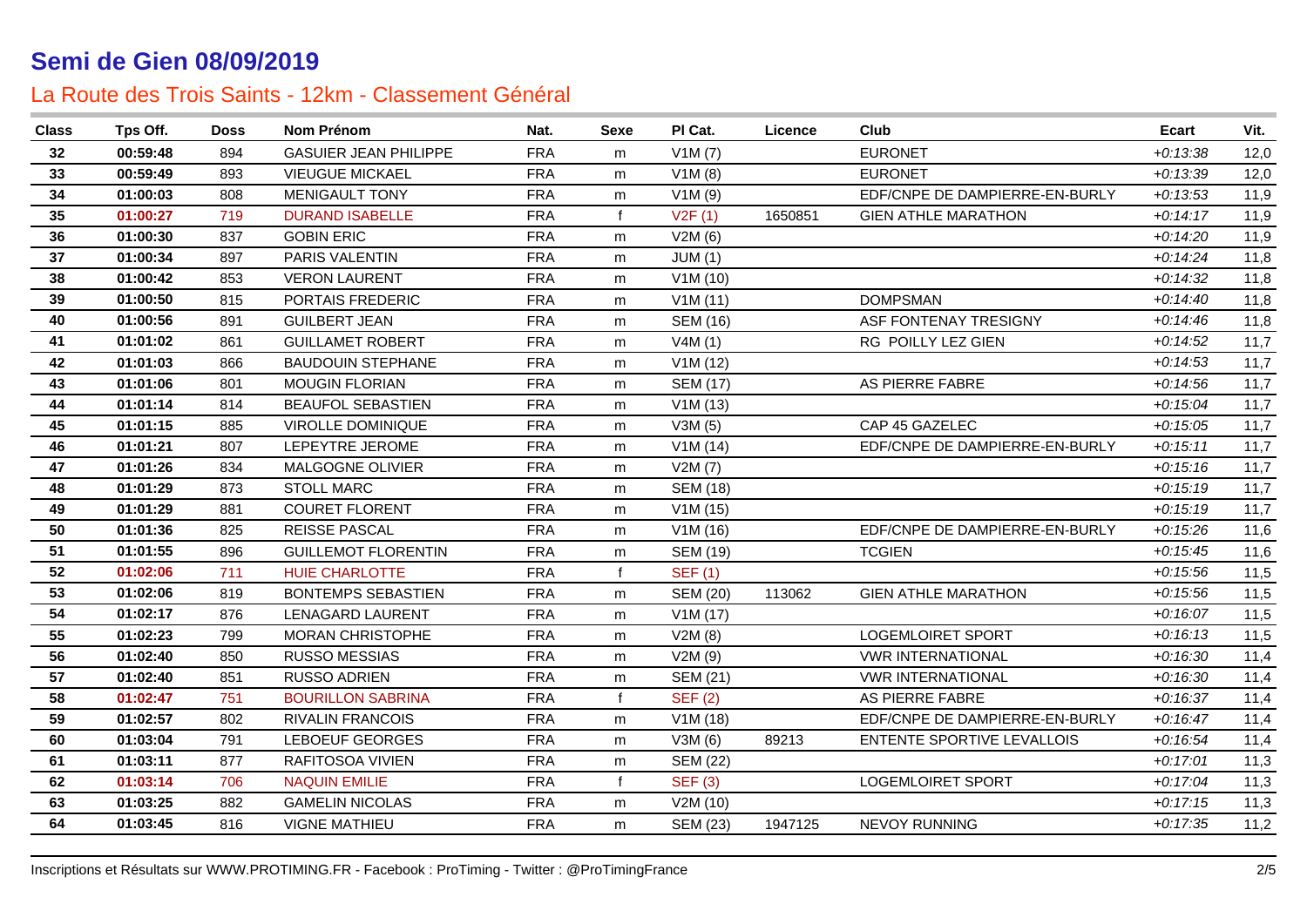| <b>Class</b> | Tps Off. | <b>Doss</b> | Nom Prénom               | Nat.       | <b>Sexe</b>  | PI Cat.         | Licence | Club                       | Ecart      | Vit. |
|--------------|----------|-------------|--------------------------|------------|--------------|-----------------|---------|----------------------------|------------|------|
| 65           | 01:03:51 | 800         | <b>SUEUR LAURENT</b>     | <b>FRA</b> | m            | V2M(11)         | 1209818 | <b>NEVOY RUNNING</b>       | $+0:17:41$ | 11,2 |
| 66           | 01:04:03 | 833         | <b>BENOIT LUDOVIC</b>    | <b>FRA</b> | m            | V1M(19)         |         |                            | $+0:17:53$ | 11,2 |
| 67           | 01:04:12 | 887         | <b>FORMOSO DAVID</b>     | <b>FRA</b> | m            | <b>SEM (24)</b> |         |                            | $+0.18:02$ | 11,2 |
| 68           | 01:04:14 | 843         | <b>LEMELIN PHILIPPE</b>  | <b>FRA</b> | m            | V2M (12)        |         | <b>VWR INTERNATIONAL</b>   | $+0.18:04$ | 11,2 |
| 69           | 01:04:16 | 729         | <b>MENAGER AMELIE</b>    | <b>FRA</b> | $\mathbf{f}$ | <b>SEF (4)</b>  |         |                            | $+0.18.06$ | 11,2 |
| 70           | 01:04:20 | 797         | <b>GLORIAN LOIC</b>      | <b>FRA</b> | m            | <b>SEM (25)</b> |         | <b>LOGEMLOIRET SPORT</b>   | $+0:18:10$ | 11,1 |
| 71           | 01:04:22 | 713         | <b>MOREL FREDERIQUE</b>  | <b>FRA</b> | $\mathbf{f}$ | V2F(2)          |         |                            | $+0:18:12$ | 11,1 |
| 72           | 01:04:24 | 883         | LOISEAU OLIVIER          | <b>FRA</b> | m            | V1M(20)         |         | LOISEAU OLIVIER PAYSAGISTE | $+0.18:14$ | 11,1 |
| 73           | 01:04:38 | 752         | <b>MIERMONT CANELLE</b>  | <b>FRA</b> | $\mathbf f$  | <b>SEF (5)</b>  |         |                            | $+0.18.28$ | 11,1 |
| 74           | 01:05:01 | 864         | ELOIRE LUDOVIC           | <b>FRA</b> | m            | V1M(21)         |         |                            | $+0:18:51$ | 11,0 |
| 75           | 01:05:35 | 886         | PASCAL MAXIME            | <b>FRA</b> | m            | <b>SEM (26)</b> |         |                            | $+0:19:25$ | 10,9 |
| 76           | 01:05:41 | 879         | MIELE DAVID              | <b>FRA</b> | m            | <b>SEM (27)</b> |         |                            | $+0:19:31$ | 10,9 |
| 77           | 01:05:45 | 748         | <b>CHEVRY JOCELYNE</b>   | <b>FRA</b> | $\mathbf{f}$ | V3F(1)          |         |                            | $+0.19.35$ | 10,9 |
| 78           | 01:05:47 | 869         | <b>CATALOT FREDERIC</b>  | <b>FRA</b> | m            | V2M (13)        |         | <b>ASCO</b>                | $+0.19.37$ | 10,9 |
| 79           | 01:05:55 | 889         | <b>ROBLIN HADRIEN</b>    | <b>FRA</b> | m            | <b>SEM (28)</b> |         | <b>PFMP</b>                | $+0.19:45$ | 10,9 |
| 80           | 01:06:09 | 755         | <b>GASUIER STEPHANIE</b> | <b>FRA</b> | $\mathbf{f}$ | V1F(1)          |         | <b>EURONET</b>             | $+0.19.59$ | 10,8 |
| 81           | 01:06:14 | 821         | SAUVE MAXIME             | <b>FRA</b> | m            | <b>SEM (29)</b> |         |                            | $+0.20:04$ | 10,8 |
| 82           | 01:06:27 | 868         | <b>BESSY PASCAL</b>      | <b>FRA</b> | m            | V3M(7)          |         | <b>BJC 18</b>              | $+0.20:17$ | 10,8 |
| 83           | 01:06:34 | 741         | <b>THIROT CHRISTELLE</b> | <b>FRA</b> | $\mathbf{f}$ | V1F(2)          | T307761 | AUBIGNY STUART RUNNING     | $+0.20.24$ | 10,8 |
| 84           | 01:06:34 | 865         | SIGNOL YVAN              | <b>FRA</b> | m            | V2M(14)         |         | AUBIGNY STUART RUNNING     | $+0.20.24$ | 10,8 |
| 85           | 01:06:41 | 734         | <b>BARAT NICOLE</b>      | <b>FRA</b> | $\mathbf{f}$ | V2F(3)          | 1216156 | <b>GIEN ATHLE MARATHON</b> | $+0.20.31$ | 10,7 |
| 86           | 01:06:58 | 809         | DAVID MAXIME             | <b>FRA</b> | m            | <b>SEM (30)</b> |         | <b>USPAF</b>               | $+0.20:48$ | 10,7 |
| 87           | 01:07:22 | 796         | <b>BERTHEAU SYLVAIN</b>  | <b>FRA</b> | m            | V2M (15)        |         | <b>LOGEMLOIRET SPORT</b>   | $+0.21:12$ | 10,6 |
| 88           | 01:07:30 | 872         | <b>BLONDEAU THOMAS</b>   | <b>FRA</b> | m            | <b>SEM (31)</b> |         |                            | $+0.21:20$ | 10,6 |
| 89           | 01:07:35 | 813         | FROMONT FLORENTIN        | <b>FRA</b> | m            | <b>SEM (32)</b> |         |                            | $+0.21.25$ | 10,6 |
| 90           | 01:07:40 | 725         | <b>LETEUR CINDY</b>      | <b>FRA</b> | f            | <b>SEF (6)</b>  |         |                            | $+0.21.30$ | 10,6 |
| 91           | 01:07:52 | 820         | <b>HARIVEL SEBASTIEN</b> | <b>FRA</b> | m            | V1M(22)         |         |                            | $+0.21:42$ | 10,6 |
| 92           | 01:07:52 | 875         | <b>DION CLAUDE</b>       | <b>FRA</b> | m            | V3M (8)         |         |                            | $+0.21:42$ | 10,6 |
| 93           | 01:08:06 | 754         | <b>VIEUGUI EMILIE</b>    | <b>FRA</b> | $\mathbf{f}$ | <b>SEF (7)</b>  |         | <b>EURONET</b>             | $+0.21.56$ | 10,5 |
| 94           | 01:08:07 | 858         | <b>GASPARO SYLVAIN</b>   | <b>FRA</b> | m            | <b>SEM (33)</b> |         |                            | $+0.21:57$ | 10,5 |
| 95           | 01:08:26 | 822         | AGOGUE HERVE             | <b>FRA</b> | m            | <b>SEM (34)</b> |         | <b>USPAF</b>               | $+0.22:16$ | 10,5 |
| 96           | 01:08:32 | 749         | <b>NETO MARIA</b>        | <b>POR</b> | f            | V2F(4)          |         |                            | $+0:22:22$ | 10,5 |
| 97           | 01:08:41 | 721         | <b>DERIAUX NATHALIE</b>  | <b>FRA</b> | $\mathbf{f}$ | V2F(5)          | 1762976 | <b>GIEN ATHLE MARATHON</b> | $+0.22:31$ | 10,4 |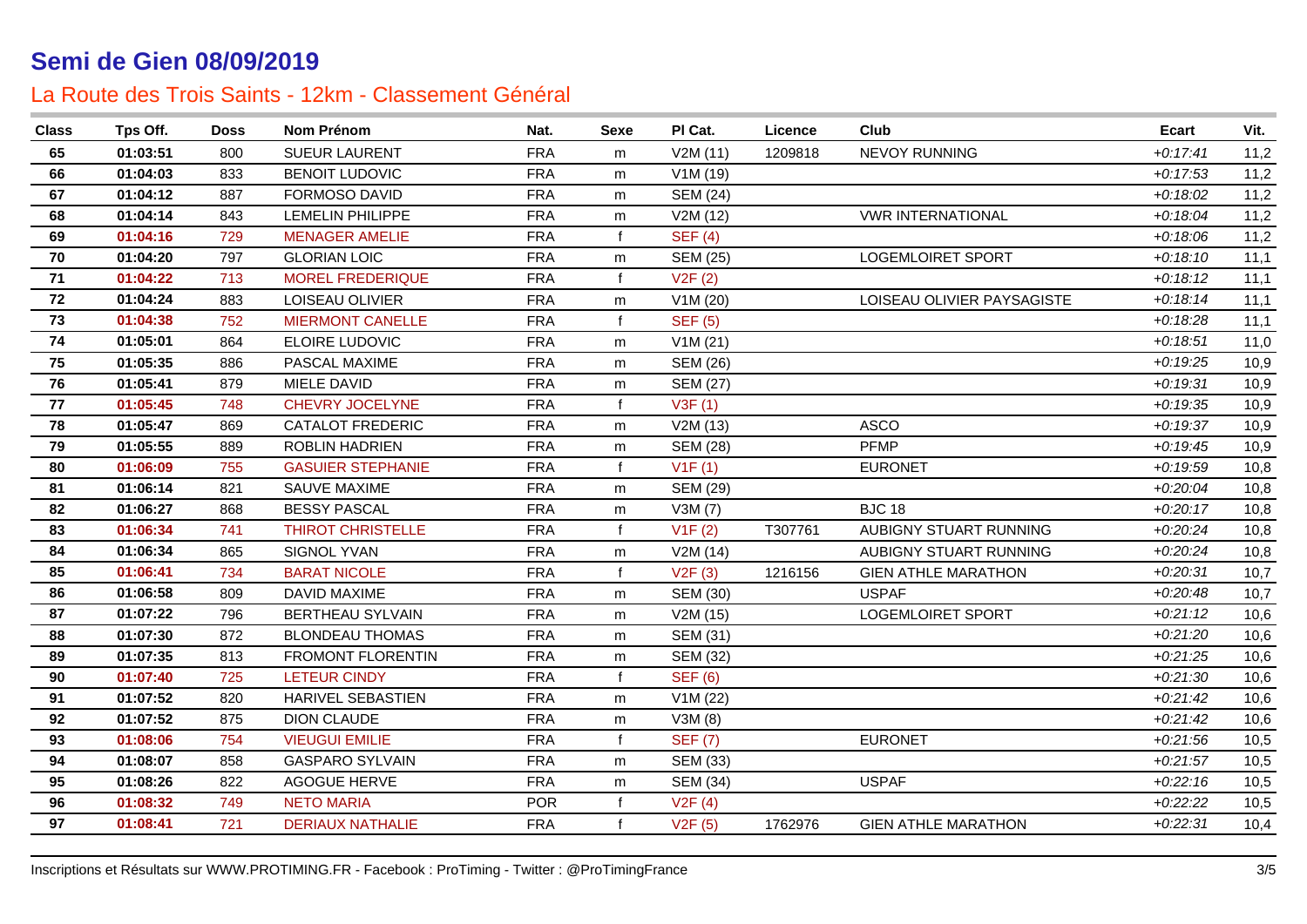| <b>Class</b> | Tps Off. | <b>Doss</b> | Nom Prénom                       | Nat.       | <b>Sexe</b>  | PI Cat.         | Licence | Club                           | Ecart      | Vit. |
|--------------|----------|-------------|----------------------------------|------------|--------------|-----------------|---------|--------------------------------|------------|------|
| 98           | 01:08:45 | 733         | <b>GAMELIN GHISLAINE</b>         | <b>FRA</b> | $\mathbf{f}$ | V2F(6)          |         |                                | $+0.22:35$ | 10,4 |
| 99           | 01:09:20 | 718         | <b>BOURGEON HELENE</b>           | <b>FRA</b> | f            | <b>SEF (8)</b>  |         |                                | $+0.23:10$ | 10,3 |
| 100          | 01:09:21 | 726         | <b>LESAGE KASSANDRA</b>          | <b>FRA</b> | $\mathbf f$  | <b>CAF</b> (1)  |         |                                | $+0.23:11$ | 10,3 |
| 101          | 01:09:33 | 735         | <b>HABAY ISABELLE</b>            | <b>FRA</b> | $\mathbf{f}$ | V1F(3)          |         | <b>VWR INTERNATIONAL</b>       | $+0.23.23$ | 10,3 |
| 102          | 01:09:34 | 839         | ASSELINEAU GHISLAIN              | <b>FRA</b> | m            | V3M (9)         | 361997  | EC ORLEANS CERCLE JULES FERRY* | $+0.23.24$ | 10,3 |
| 103          | 01:09:45 | 870         | RIBAULT DENIS                    | <b>FRA</b> | m            | V2M (16)        |         |                                | $+0.23.35$ | 10,3 |
| 104          | 01:09:45 | 738         | <b>MESQUITA BATISTA DELPHINE</b> | <b>FRA</b> | $\mathbf{f}$ | V1F(4)          |         | EDF/CNPE DE DAMPIERRE-EN-BURLY | $+0.23.35$ | 10,3 |
| 105          | 01:09:46 | 715         | <b>BOURGEON LISE</b>             | <b>FRA</b> | $\mathbf{f}$ | <b>SEF (9)</b>  |         |                                | $+0.23.36$ | 10,3 |
| 106          | 01:10:21 | 750         | <b>LEDUC MYLENE</b>              | <b>FRA</b> | $\mathbf f$  | <b>SEF (10)</b> |         |                                | $+0.24:11$ | 10,2 |
| 107          | 01:10:25 | 795         | <b>LABONNE STEPHANE</b>          | <b>FRA</b> | m            | V2M(17)         |         | <b>LOGEMLOIRET SPORT</b>       | $+0.24:15$ | 10,2 |
| 108          | 01:10:46 | 895         | <b>CORNAIR VALENTIN</b>          | <b>FRA</b> | m            | <b>SEM (35)</b> |         |                                | $+0.24.36$ | 10,1 |
| 109          | 01:10:46 | 753         | <b>CORREA GLORIA</b>             | COL        | $\mathbf{f}$ | <b>SEF (11)</b> |         |                                | $+0.24.36$ | 10,1 |
| 110          | 01:11:13 | 830         | <b>LOSANTOS JEAN</b>             | <b>FRA</b> | m            | <b>SEM (36)</b> |         |                                | $+0.25.03$ | 10,1 |
| 111          | 01:11:23 | 717         | <b>MANAU DARIA</b>               | <b>FRA</b> | $\mathbf{f}$ | <b>SEF (12)</b> |         |                                | $+0.25:13$ | 10,0 |
| 112          | 01:11:54 | 857         | <b>BAUDE SYLVAIN</b>             | <b>FRA</b> | m            | V2M (18)        |         |                                | $+0.25:44$ | 10,0 |
| 113          | 01:11:54 | 714         | LE HARDY NATHALIE                | <b>FRA</b> | $\mathbf{f}$ | V2F(7)          |         |                                | $+0.25:44$ | 10,0 |
| 114          | 01:12:00 | 740         | <b>CHAMPAGNE YOLANDE</b>         | <b>FRA</b> | $\mathbf{f}$ | V2F(8)          |         |                                | $+0.25:50$ | 10,0 |
| 115          | 01:12:24 | 742         | <b>MARTINS EMILIA</b>            | <b>FRA</b> | $\mathbf{f}$ | V1F(5)          |         |                                | $+0.26:14$ | 9,9  |
| 116          | 01:12:46 | 867         | <b>DESBOIS DAVID</b>             | <b>FRA</b> | m            | V1M(23)         |         |                                | $+0.26.36$ | 9,8  |
| 117          | 01:12:57 | 731         | <b>HARDY CELINE</b>              | <b>FRA</b> | $\mathbf f$  | V1F(6)          |         |                                | $+0.26:47$ | 9,8  |
| 118          | 01:13:10 | 863         | <b>MARTINS JOSE LUIS</b>         | <b>FRA</b> | m            | V2M (19)        |         |                                | $+0.27:00$ | 9,8  |
| 119          | 01:13:10 | 744         | <b>MARTINS MELISSANDRE</b>       | <b>FRA</b> | $\mathbf{f}$ | <b>SEF (13)</b> |         |                                | $+0.27:00$ | 9,8  |
| 120          | 01:13:24 | 710         | <b>RIBAULT PAULINE</b>           | <b>FRA</b> | f            | <b>SEF (14)</b> |         |                                | $+0.27:14$ | 9,8  |
| 121          | 01:13:26 | 856         | EDME LUDOVIC                     | <b>FRA</b> | m            | V2M (20)        |         | AS PIERRE FABRE                | $+0.27:16$ | 9,8  |
| 122          | 01:13:27 | 739         | <b>GUILBERT YASMINA</b>          | <b>FRA</b> | f            | <b>SEF (15)</b> |         |                                | $+0.27:17$ | 9,8  |
| 123          | 01:13:37 | 712         | <b>LANTERNIER TATIANA</b>        | <b>FRA</b> | f            | V1F(7)          |         |                                | $+0:27:27$ | 9,7  |
| 124          | 01:13:54 | 888         | LECLERC JEAN MARC                | <b>FRA</b> | m            | V2M(21)         |         |                                | $+0.27:44$ | 9,7  |
| 125          | 01:14:02 | 737         | <b>DUBRAY ISABELLE</b>           | <b>FRA</b> | $\mathbf{f}$ | V1F(8)          |         | SA MICHEL CREUZOT              | $+0.27:52$ | 9,7  |
| 126          | 01:14:12 | 844         | POITOU MICHEL                    | <b>FRA</b> | m            | V2M (22)        |         |                                | $+0.28:02$ | 9,7  |
| 127          | 01:14:26 | 756         | <b>BOS MARIE</b>                 | <b>FRA</b> | f            | <b>SEF (16)</b> |         |                                | $+0.28:16$ | 9,6  |
| 128          | 01:14:39 | 716         | <b>GRIMAULT CLOE</b>             | <b>FRA</b> | f            | <b>SEF (17)</b> |         |                                | $+0.28.29$ | 9,6  |
| 129          | 01:15:29 | 747         | <b>ROGER REGINE</b>              | <b>FRA</b> |              | V2F(9)          |         |                                | $+0.29:19$ | 9,5  |
| 130          | 01:15:42 | 730         | <b>MASSON STEPHANIE</b>          | <b>FRA</b> | $\mathbf{f}$ | V1F(9)          |         |                                | $+0.29.32$ | 9,5  |
|              |          |             |                                  |            |              |                 |         |                                |            |      |